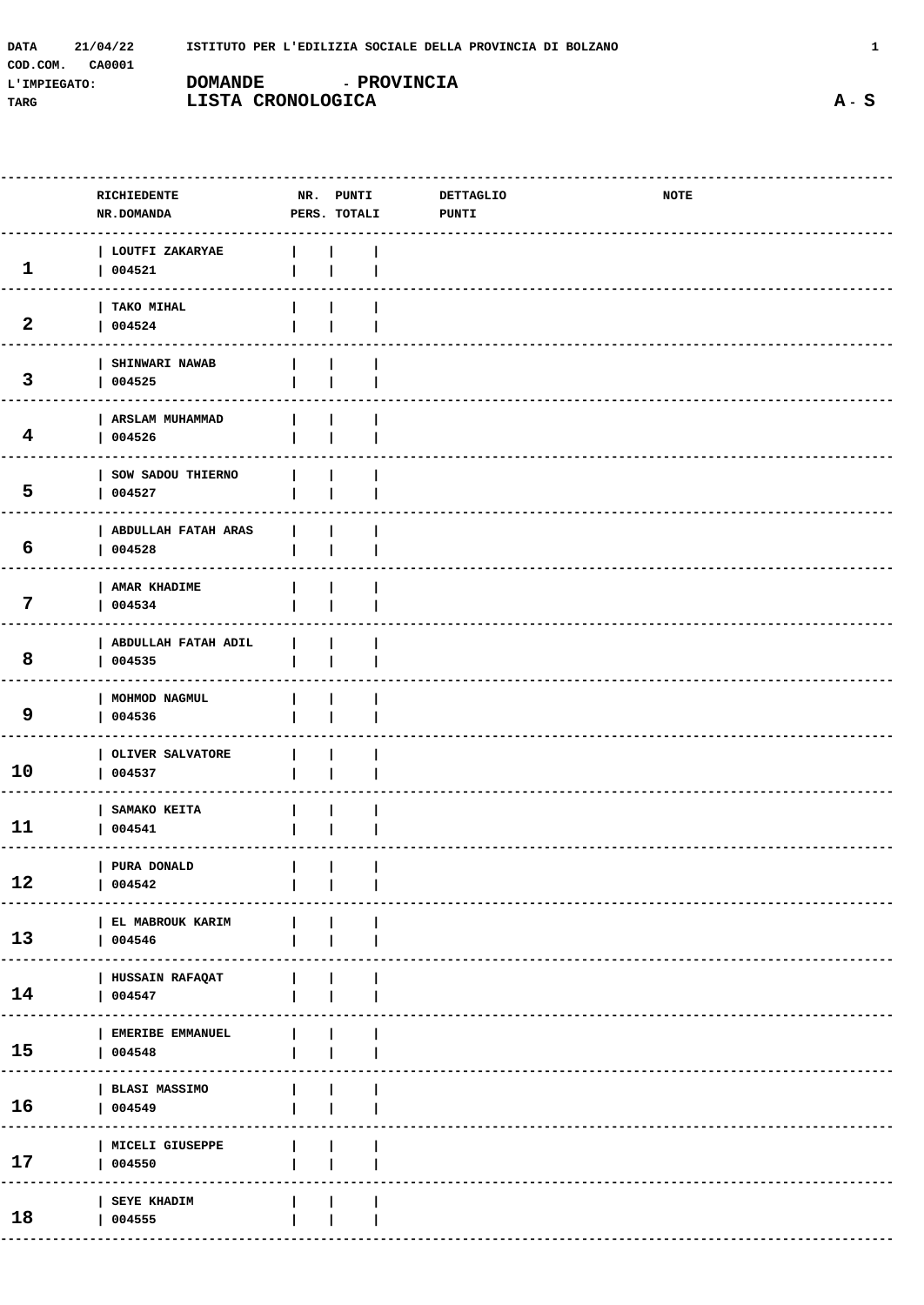| <b>DATA</b>  | 21/04/22 |                   |                    | ISTITUTO PER L'EDILIZIA SOCIALE DELLA PROVINCIA DI BOLZANO |  |
|--------------|----------|-------------------|--------------------|------------------------------------------------------------|--|
| COD.COM.     | CA0001   |                   |                    |                                                            |  |
| L'IMPIEGATO: |          | <b>DOMANDE</b>    | <b>- PROVINCIA</b> |                                                            |  |
| TARG         |          | LISTA CRONOLOGICA |                    |                                                            |  |

NR. PUNTI

RICHIEDENTE

|                 | NR.DOMANDA                                    | PERS. TOTALI | <b>PUNTI</b> |
|-----------------|-----------------------------------------------|--------------|--------------|
| 19              | LEYE MALICK<br>004556                         |              |              |
| 20              | ANDRONACHE VIOREL<br>004557                   |              |              |
| 21              | MODOU TABIR CISSE<br>004559                   |              |              |
| 22              | NDIAYE SALIOU<br>004562                       |              |              |
| 23              | HAIRAT HABIBU<br>004566                       |              |              |
| 24              | SISSE BATE<br>004567                          |              |              |
| 25              | KHAN SHAH RUKH<br>004568                      |              |              |
| 26              | DIAO THIERNO BOCAR<br>004573                  |              |              |
| 27              | <b>GHAFAR ABDUL</b><br>004575                 |              |              |
| 28              | EL YAAGOUBI ABDENBI<br>004576                 |              |              |
| 29              | SUWAREH LAMIN<br>004577                       |              |              |
| 30              | MANDIANG YAKOUBA<br>004578                    |              |              |
| 31              | <b>AITBELAID CHARAF</b><br>004580             |              |              |
| 32 <sub>2</sub> | RAHMAN MOHAMMAD MAJIBUR  <br>004581           |              |              |
| 33 <sup>3</sup> | COULIBALY CHENTIENWA ABOU<br>004584<br>------ |              |              |
| 34              | <b>NAWAZ FAISAL</b><br>004585                 |              |              |
| 35 <sub>2</sub> | TCHAFARAN ABDOU<br>004586                     |              |              |
| 36              | MBENGUE MOMAT CISS<br>004587                  |              |              |

NOTE

**DETTAGLIO** 

---------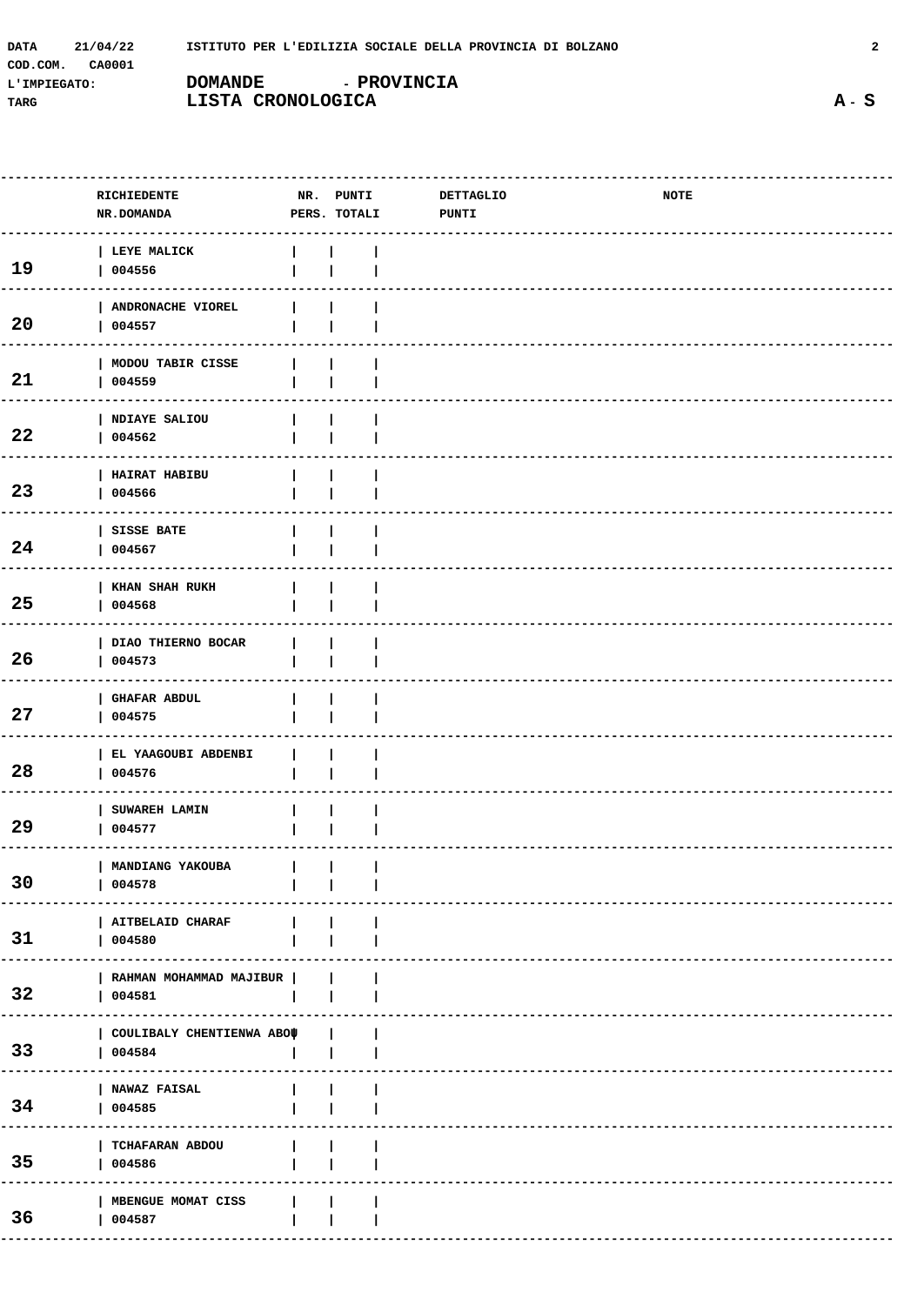| DATA<br>21/04/22   | ISTITUTO PER L'EDILIZIA SOCIALE DELLA PROVINCIA DI BOLZANO |                    |  |
|--------------------|------------------------------------------------------------|--------------------|--|
| COD.COM.<br>CA0001 |                                                            |                    |  |
| L'IMPIEGATO:       | <b>DOMANDE</b>                                             | <b>- PROVINCIA</b> |  |
| TARG               | LISTA CRONOLOGICA                                          |                    |  |

|    | RICHIEDENTE<br>NR.DOMANDA         | NR. PUNTI<br>PERS. TOTALI | <b>DETTAGLIO</b><br>PUNTI | <b>NOTE</b> |  |
|----|-----------------------------------|---------------------------|---------------------------|-------------|--|
| 37 | MOUSSA FARES<br>004588            |                           |                           |             |  |
| 38 | <b>ABDULLAH YUSSEF</b><br>004589  |                           |                           |             |  |
| 39 | BECI ERLIND<br>004590             |                           |                           |             |  |
| 40 | MARKU GJORGE<br>004591            |                           |                           |             |  |
| 41 | SINGH GURNAM<br>004593            |                           |                           |             |  |
| 42 | QADRI WASIU<br>004594             |                           |                           |             |  |
| 43 | SINGH SIMARJEET<br>004595         |                           |                           |             |  |
| 44 | NIANG ALY<br>004596               |                           |                           |             |  |
| 45 | CISSE CHEIKH TIDIANE<br>004597    |                           |                           |             |  |
| 46 | EL MAHARZI RACHID<br>004598       |                           |                           |             |  |
| 47 | ABABIO NANA AFOROHENE<br>  004599 |                           |                           |             |  |
| 48 | NIKOLLI ALFRED        <br>004600  |                           |                           |             |  |
| 49 | ALLA CUDJOE EMMANUEL<br>004607    |                           |                           |             |  |
| 50 | NDIAYE MAME BALLA<br>004608       |                           |                           |             |  |
| 51 | <b>MBOW OUSMAN</b><br>004610      |                           |                           |             |  |
| 52 | NOORI ABDUL RASUL<br>004611       |                           |                           |             |  |
| 53 | BARCELL PAUL<br>004612            |                           |                           |             |  |
| 54 | DOUMBOUYA MAMADI<br>004613        |                           |                           |             |  |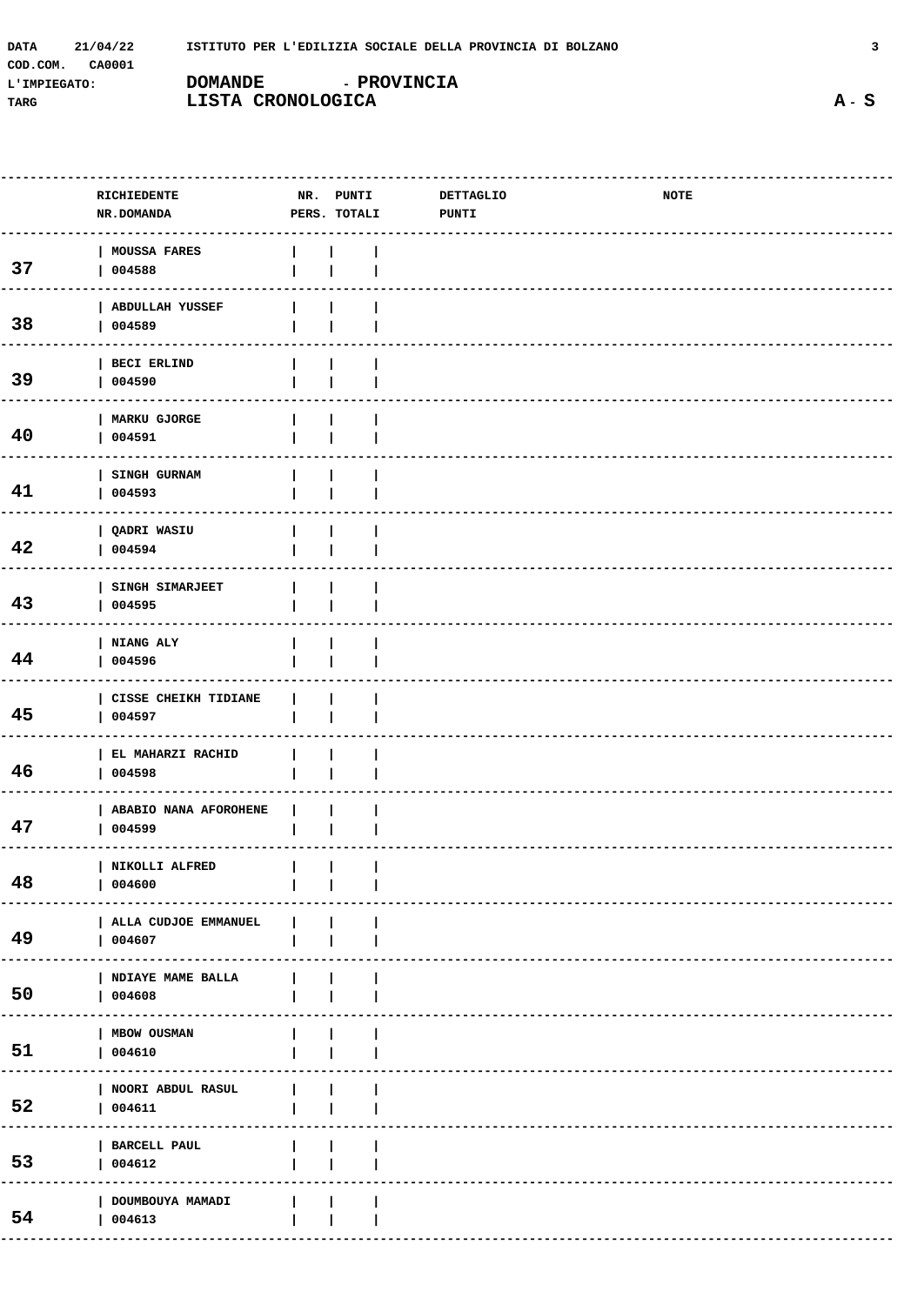| <b>DATA</b>  | 21/04/22 | ISTITUTO PER L'EDILIZIA SOCIALE DELLA PROVINCIA DI BOLZANO |                    |  |
|--------------|----------|------------------------------------------------------------|--------------------|--|
| COD.COM.     | CA0001   |                                                            |                    |  |
| L'IMPIEGATO: |          | <b>DOMANDE</b>                                             | <b>- PROVINCIA</b> |  |
| TARG         |          | LISTA CRONOLOGICA                                          |                    |  |

|    | RICHIEDENTE                        | NR. PUNTI    | DETTAGLIO    | NOTE |  |
|----|------------------------------------|--------------|--------------|------|--|
|    | NR.DOMANDA                         | PERS. TOTALI | <b>PUNTI</b> |      |  |
|    |                                    |              |              |      |  |
|    | ALTAF QUARSHI ASAD                 |              |              |      |  |
| 55 | 004614                             |              |              |      |  |
|    |                                    |              |              |      |  |
|    | BEL FARTAS AMINE                   |              |              |      |  |
| 56 | 004615                             |              |              |      |  |
|    |                                    |              |              |      |  |
|    | TRAORE ABOUBACAR                   |              |              |      |  |
| 57 | 004616                             |              |              |      |  |
|    |                                    |              |              |      |  |
|    | NDIAGANE BABACAR                   |              |              |      |  |
| 58 | 004617                             |              |              |      |  |
|    |                                    |              |              |      |  |
|    | YEBOAH AYMOSE                      |              |              |      |  |
| 59 | 004619                             |              |              |      |  |
|    |                                    |              |              |      |  |
|    | KOFFI YEBOUA                       |              |              |      |  |
| 60 | 004620                             |              |              |      |  |
|    |                                    |              |              |      |  |
|    | MECHERGUI SLAH                     |              |              |      |  |
| 61 | 004621                             |              |              |      |  |
|    |                                    |              |              |      |  |
|    | UR REHMAN HABIB                    |              |              |      |  |
| 62 | 004626                             |              |              |      |  |
|    |                                    |              |              |      |  |
| 63 | VILLALOBOS CHEREQUE JOSE<br>004627 |              |              |      |  |
|    |                                    |              |              |      |  |
|    | SARR ABDOULAYE                     |              |              |      |  |
| 64 | 004628                             |              |              |      |  |
|    |                                    |              |              |      |  |
|    | KARIKARI JUSTICE                   |              |              |      |  |
| 65 | 004629                             |              |              |      |  |
|    |                                    |              |              |      |  |
|    | EL IDRYSY NOUREDDINE               |              |              |      |  |
| 66 | 004630                             |              |              |      |  |
|    |                                    |              |              |      |  |
|    | <b>BUCCHINO FERNANDO</b>           |              |              |      |  |
| 67 | 004631                             |              |              |      |  |
|    |                                    |              |              |      |  |
|    | BOUTANKHAR OUISSAM                 |              |              |      |  |
| 68 | 004632                             |              |              |      |  |
|    | ---------                          |              |              |      |  |
|    | SINGH HARJIT                       |              |              |      |  |
| 69 | 004633                             |              |              |      |  |
|    |                                    |              |              |      |  |
|    | SINGH SURJIT                       |              |              |      |  |
| 70 | 004634                             |              |              |      |  |
|    |                                    |              |              |      |  |
| 71 | MIAH SHALIM                        |              |              |      |  |
|    | 004635                             |              |              |      |  |
|    |                                    |              |              |      |  |
| 72 | MIA IBRAHIM                        |              |              |      |  |
|    | 004636                             |              |              |      |  |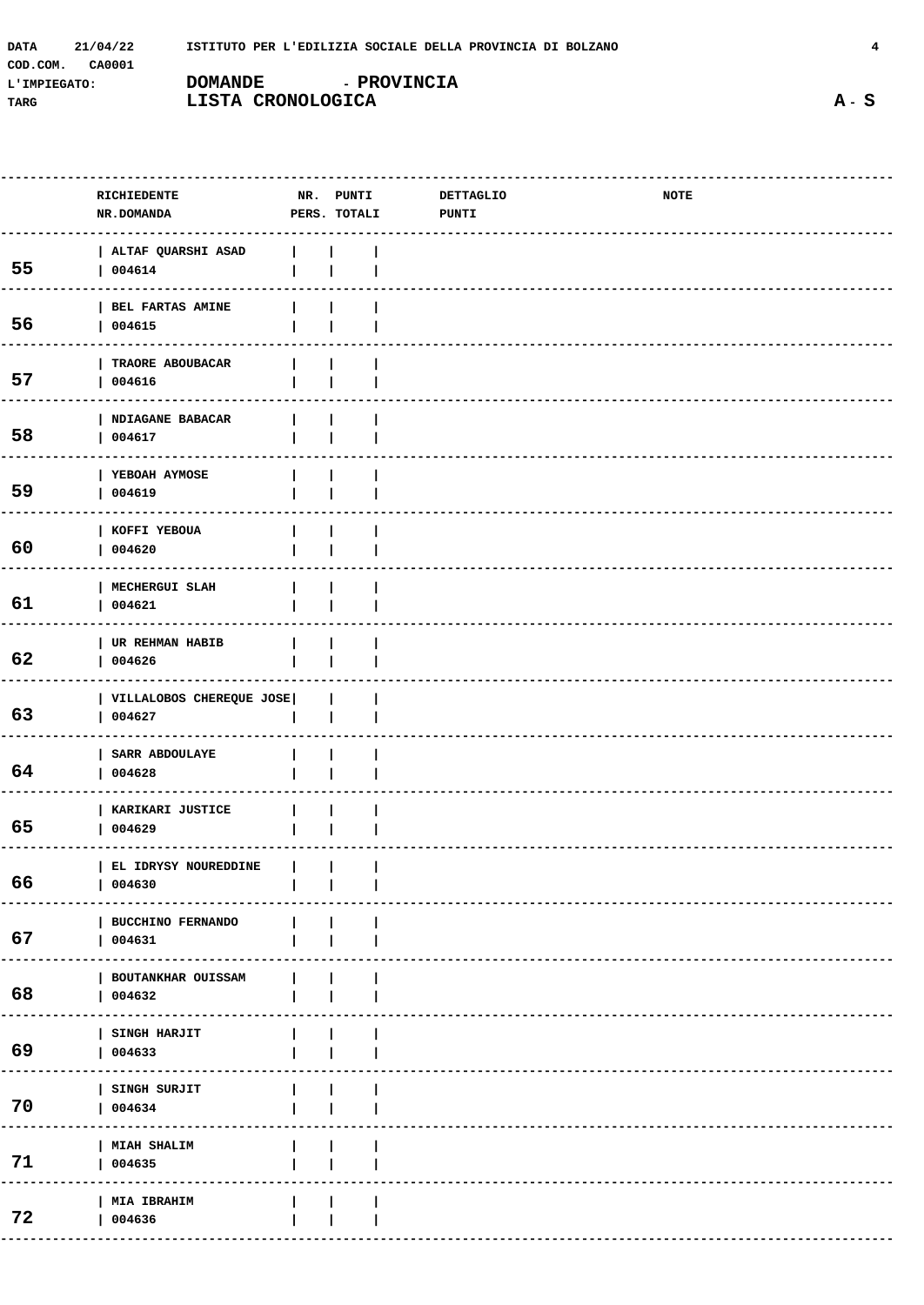| <b>DATA</b><br>21/04/22 | ISTITUTO PER L'EDILIZIA SOCIALE DELLA PROVINCIA DI BOLZANO |                    |  |
|-------------------------|------------------------------------------------------------|--------------------|--|
| COD.COM.<br>CA0001      |                                                            |                    |  |
| L'IMPIEGATO:            | <b>DOMANDE</b>                                             | <b>- PROVINCIA</b> |  |
| TARG                    | LISTA CRONOLOGICA                                          |                    |  |

|    | RICHIEDENTE<br>NR.DOMANDA                                                                                                                                                                             |              | NR. PUNTI<br>PERS. TOTALI | <b>DETTAGLIO</b><br><b>PUNTI</b> | NOTE |  |
|----|-------------------------------------------------------------------------------------------------------------------------------------------------------------------------------------------------------|--------------|---------------------------|----------------------------------|------|--|
| 73 | <b>SINGH PARAMPREET</b><br>004637                                                                                                                                                                     |              |                           |                                  |      |  |
| 74 | KAITA MOUSA<br>004641                                                                                                                                                                                 |              |                           |                                  |      |  |
| 75 | DAMBELE MAHAMADOU<br>004642                                                                                                                                                                           |              |                           |                                  |      |  |
| 76 | LOUBIRI AHMED<br>004645                                                                                                                                                                               |              |                           |                                  |      |  |
| 77 | ELHAMOUDI HAMZA<br>004646                                                                                                                                                                             |              |                           |                                  |      |  |
| 78 | <b>ARSHAD AWAIS</b><br>004648                                                                                                                                                                         |              |                           |                                  |      |  |
| 79 | <b>AMITOGUM STEPHEN</b><br>004649                                                                                                                                                                     |              |                           |                                  |      |  |
| 80 | MOHAMMED ABDULLAH<br>004650                                                                                                                                                                           |              |                           |                                  |      |  |
| 81 | <b>OSAYANDE CHRISTOPHER</b><br>004651                                                                                                                                                                 |              |                           |                                  |      |  |
| 82 | TARIQ TOFIQ RAVIN<br>004652                                                                                                                                                                           |              |                           |                                  |      |  |
| 83 | AROUNA GANIOU<br>004655                                                                                                                                                                               |              |                           |                                  |      |  |
| 84 | $\begin{array}{c c c c c c c} \hline \texttt{EL HATHOUT MOURAD} & & & \end{array} \begin{array}{c c c} & & \multicolumn{3}{c }{\quad} & \multicolumn{3}{c }{\quad} \\ \hline \end{array}$<br>  004656 |              |                           |                                  |      |  |
| 85 | RAB MOHAMED ABDUR<br>  004657                                                                                                                                                                         | $\mathbf{L}$ |                           |                                  |      |  |
| 86 | LEYE MODOU<br>  004658                                                                                                                                                                                |              |                           |                                  |      |  |
| 87 | AMADZAI GUL MUKHAMAD<br>  004659                                                                                                                                                                      | $\mathbf{L}$ |                           |                                  |      |  |
| 88 | AZAM USMAN<br>004660                                                                                                                                                                                  |              |                           |                                  |      |  |
| 89 | JUNAID MUHAMMAD<br>  004661                                                                                                                                                                           |              |                           |                                  |      |  |
| 90 | DIOUF ALIOU<br>004662                                                                                                                                                                                 |              |                           |                                  |      |  |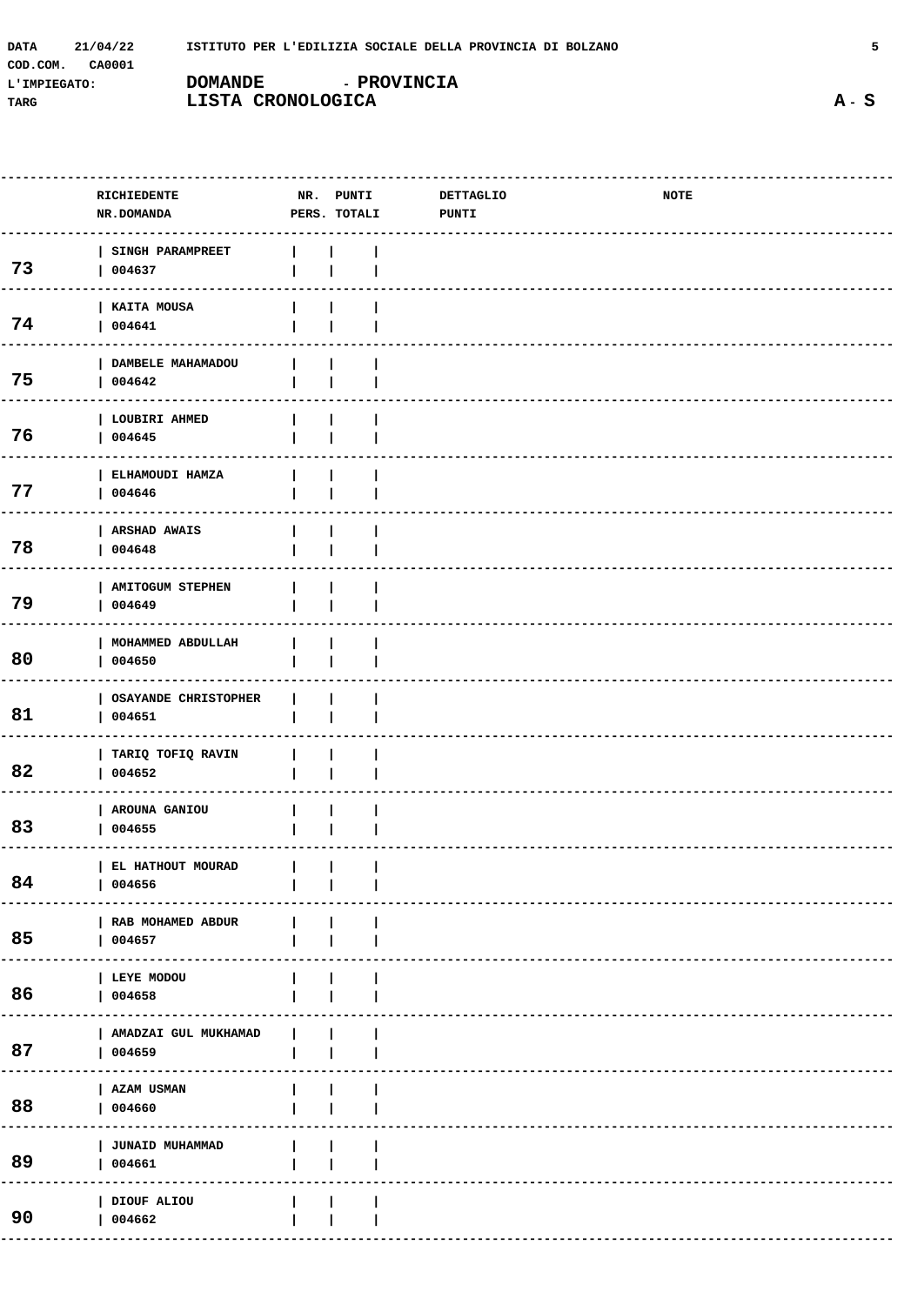| <b>DATA</b>  | 21/04/22 |                   | ISTITUTO PER L'EDILIZIA SOCIALE DELLA PROVINCIA DI BOLZANO |  |
|--------------|----------|-------------------|------------------------------------------------------------|--|
| COD.COM.     | CA0001   |                   |                                                            |  |
| L'IMPIEGATO: |          | <b>DOMANDE</b>    | <b>- PROVINCIA</b>                                         |  |
| TARG         |          | LISTA CRONOLOGICA |                                                            |  |

| RICHIEDENTE<br>NR.DOMANDA         |                                                     | PUNTI     |              | NOTE             |  |
|-----------------------------------|-----------------------------------------------------|-----------|--------------|------------------|--|
| 004663                            |                                                     |           |              |                  |  |
| RITROVATO ALESSANDRO<br>004666    |                                                     |           |              |                  |  |
| HUSSAIN FARYAD<br>004667          |                                                     |           |              |                  |  |
| TAIB HAMID<br>004668              |                                                     |           |              |                  |  |
| SANTORO GIANMARCO<br>004669       |                                                     |           |              |                  |  |
| <b>CEESAY SANNA</b><br>004670     |                                                     |           |              |                  |  |
| SAQANOQO ALI<br>004671            |                                                     |           |              |                  |  |
| HAMDI SAMI<br>004672              |                                                     |           |              |                  |  |
| SERRALUNGA MASSIMILANO<br>004677  |                                                     |           |              |                  |  |
| VERNI PIERCARLO<br>004678         |                                                     |           |              |                  |  |
| TARNAGDA OUMAROU<br>004679        |                                                     |           |              |                  |  |
| IGBINOBA JULIUS<br>004680         |                                                     |           |              |                  |  |
| <b>AMAR TALLA</b><br>  004681     |                                                     |           |              |                  |  |
| <b>KANTEH SAINEY</b><br>  004682  |                                                     |           |              |                  |  |
| 004684                            |                                                     |           |              |                  |  |
| <b>GUEYE MOUHAMED</b><br>  004685 |                                                     |           |              |                  |  |
| SOW CHEIKH<br>004687              |                                                     |           |              |                  |  |
| ALI QASIM<br>004689               |                                                     |           |              |                  |  |
|                                   | EMAIRU ITEBIMIEM AUSTINE<br>AWLA PAYWAST OLDAR AWLA | NR. PUNTI | PERS. TOTALI | <b>DETTAGLIO</b> |  |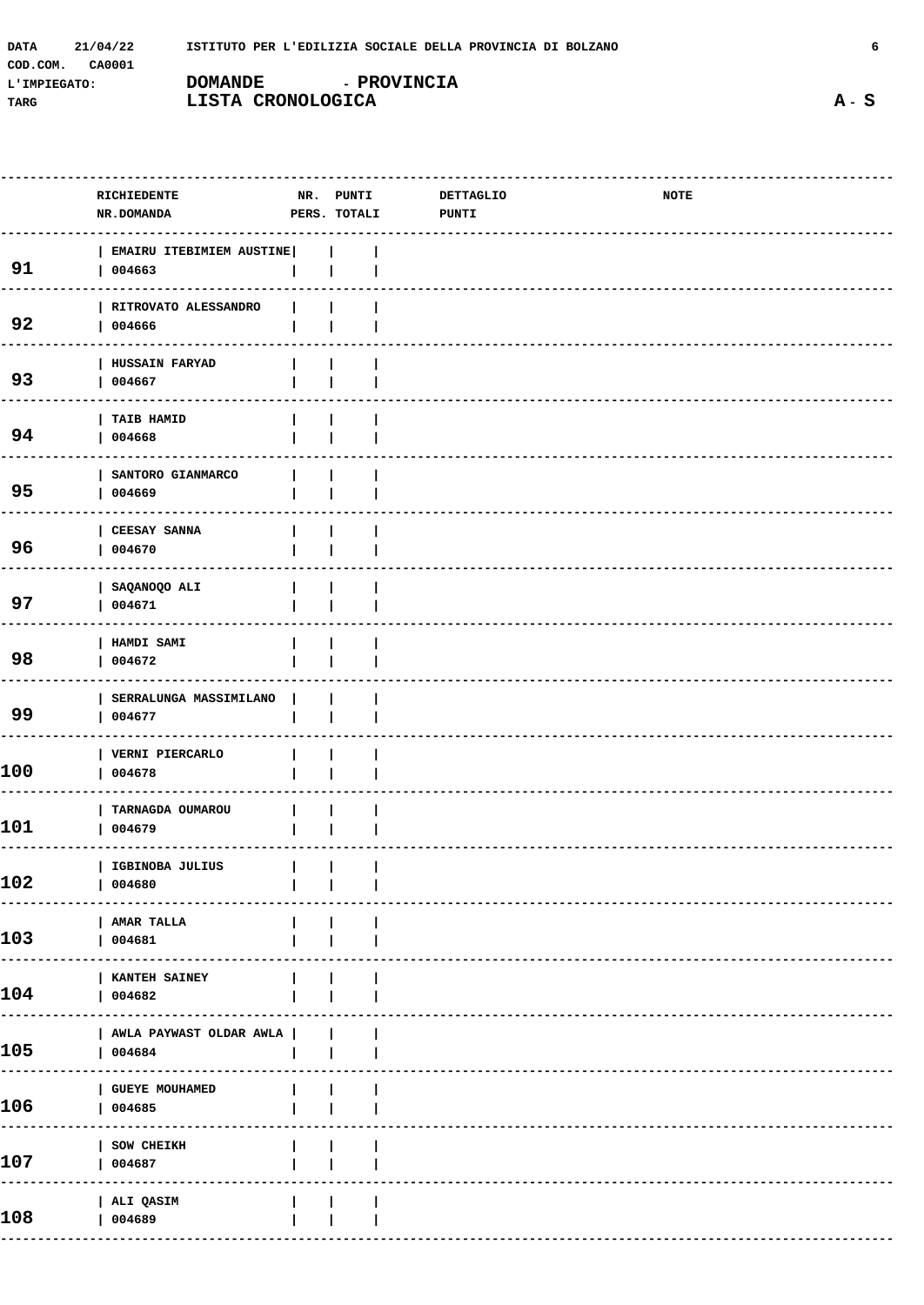| <b>DATA</b>  | 21/04/22 |                   | ISTITUTO PER L'EDILIZIA SOCIALE DELLA PROVINCIA DI BOLZANO |  |
|--------------|----------|-------------------|------------------------------------------------------------|--|
| COD.COM.     | CA0001   |                   |                                                            |  |
| L'IMPIEGATO: |          | <b>DOMANDE</b>    | <b>- PROVINCIA</b>                                         |  |
| TARG         |          | LISTA CRONOLOGICA |                                                            |  |

|     | RICHIEDENTE<br><b>NR.DOMANDA</b>    | PERS. TOTALI | NR. PUNTI DETTAGLIO<br><b>PUNTI</b> | NOTE |  |
|-----|-------------------------------------|--------------|-------------------------------------|------|--|
| 109 | OKIWE GODSTIME<br>  004690          |              |                                     |      |  |
| 110 | ODUMBO FEMI<br>004691               |              |                                     |      |  |
| 111 | <b>CONTEH IBRAHIM</b><br>004692     |              |                                     |      |  |
| 112 | <b>HOSSAIN MD MOBARAK</b><br>004693 |              |                                     |      |  |
| 113 | KONTE ABDOULAYE<br>004698           |              |                                     |      |  |
| 114 | ISLAM YASIR<br>004699               |              |                                     |      |  |
| 115 | PISCIONERI NICOLA<br>004701         |              |                                     |      |  |
| 116 | <b>AHMAD TAMIM</b><br>004702        |              |                                     |      |  |
| 117 | <b>JAIYE SAMUEL</b><br>004703       |              |                                     |      |  |
| 118 | MUHAMMAD YOUNAS<br>004705           |              |                                     |      |  |
| 119 | ZAFAR ALI<br>  004706               |              |                                     |      |  |
| 120 | IQBAL MOHAMMAD<br>  004707          |              |                                     |      |  |
| 121 | ABBAS MOHSIN<br>004708              |              |                                     |      |  |
| 122 | IRADIANG BACARY<br>004709           |              |                                     |      |  |
| 123 | KHAN ZAHER<br>004711                |              |                                     |      |  |
| 124 | AYAMAH HUDU<br>004712               |              |                                     |      |  |
| 125 | NDUBUEZE VINCENT<br>004713          |              |                                     |      |  |
| 126 | MARIKO YAYA<br>004717               |              |                                     |      |  |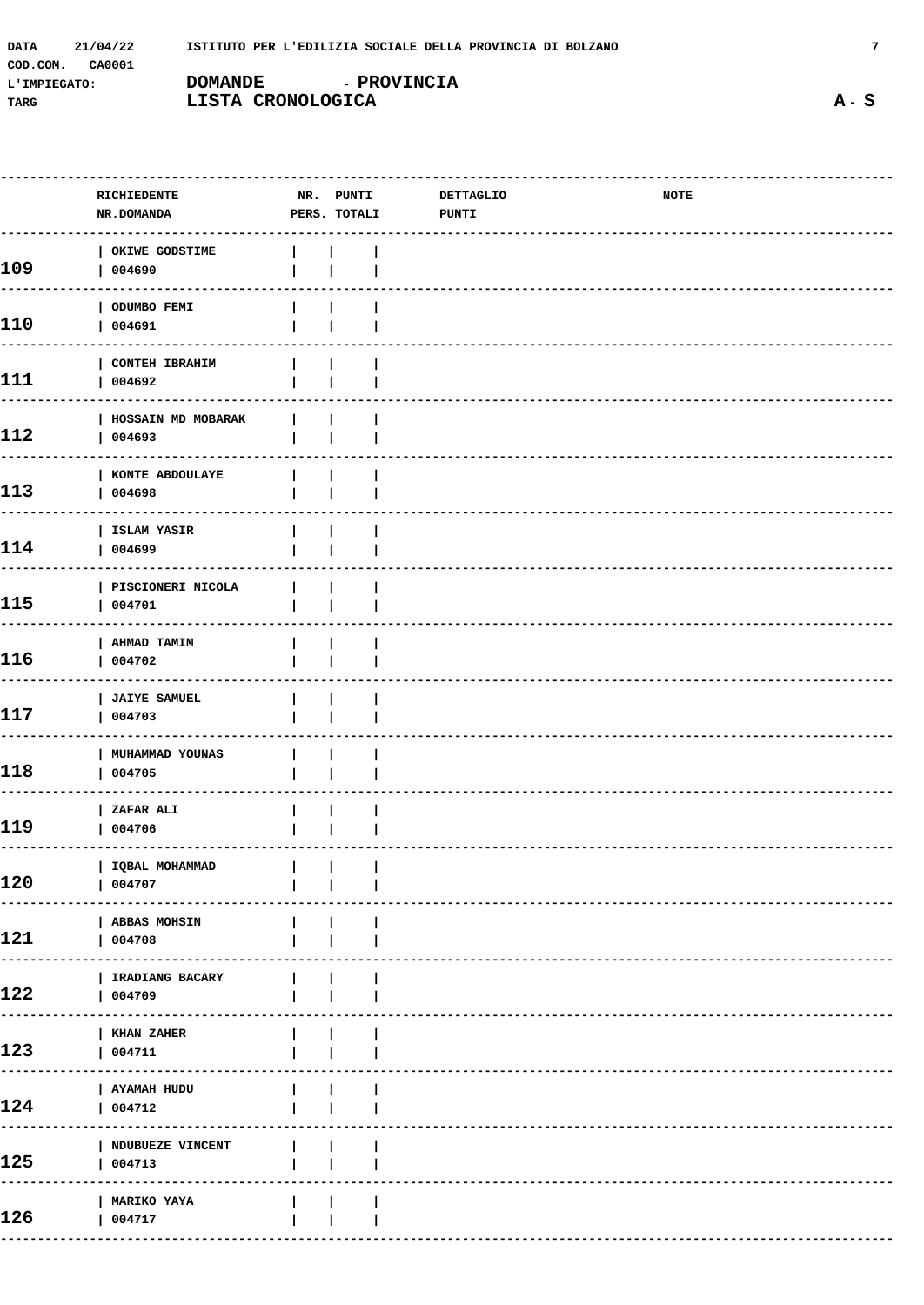| DATA         | 21/04/22 | ISTITUTO PER L'EDILIZIA SOCIALE DELLA PROVINCIA DI BOLZANO |                    |  |
|--------------|----------|------------------------------------------------------------|--------------------|--|
| COD.COM.     | CA0001   |                                                            |                    |  |
| L'IMPIEGATO: |          | DOMANDE                                                    | <b>- PROVINCIA</b> |  |
| TARG         |          | LISTA CRONOLOGICA                                          |                    |  |

|     | RICHIEDENTE<br>NR.DOMANDA               | NR. PUNTI<br>PERS. TOTALI | DETTAGLIO<br>PUNTI | <b>NOTE</b> |  |
|-----|-----------------------------------------|---------------------------|--------------------|-------------|--|
| 127 | <b>MAAZ MUHAMMAD</b><br>004718          |                           |                    |             |  |
| 128 | <b>KHAN WASEEM</b><br>004719            |                           |                    |             |  |
| 129 | HOWLADER MOHAMMAD RIAZZUP<br>004720     |                           |                    |             |  |
| 130 | IYEN ENDURANCE OSAZE<br>004721          |                           |                    |             |  |
| 131 | <b>BALUS AMEER</b><br>004725            |                           |                    |             |  |
| 132 | CARDOSO TINTIN<br>004726                |                           |                    |             |  |
| 133 | DIAO ADAMA<br>004727                    |                           |                    |             |  |
| 134 | <b>NZALE MODESTE</b><br>004728          |                           |                    |             |  |
| 135 | MOHAMMED SHAMOOL<br>004729              |                           |                    |             |  |
| 136 | <b>BALDE AMADOU</b><br>004732           |                           |                    |             |  |
| 137 | AHMED FIAZ<br>004733                    |                           |                    |             |  |
| 138 | KOTOMBE OMALOHEMBE THE C#  <br>  004734 |                           |                    |             |  |
| 139 | ASDAR SAFOUAN<br>004735                 |                           |                    |             |  |
| 140 | AL JOUBOURI HAYDER<br>004736            |                           |                    |             |  |
| 141 | <b>FAES DAVID</b><br>004740             |                           |                    |             |  |
| 142 | HURKA RUDOLF<br>004741                  |                           |                    |             |  |
| 143 | MBOW MAMADOU<br>004742                  |                           |                    |             |  |
| 144 | SINGH AVTAR<br>004743                   |                           |                    |             |  |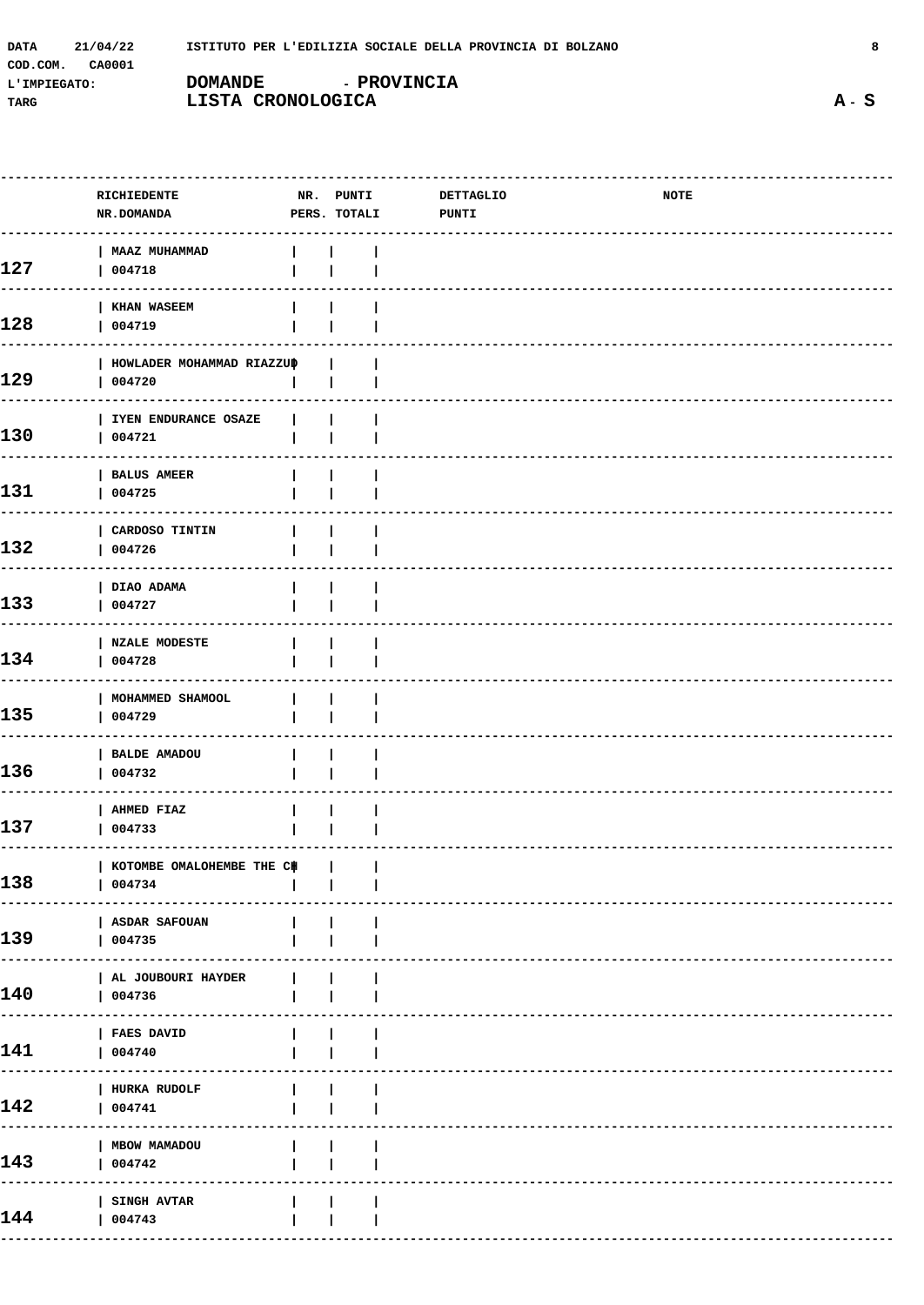| <b>DATA</b>  | 21/04/22 | ISTITUTO PER L'EDILIZIA SOCIALE DELLA PROVINCIA DI BOLZANO |                    |  |
|--------------|----------|------------------------------------------------------------|--------------------|--|
| COD.COM.     | CA0001   |                                                            |                    |  |
| L'IMPIEGATO: |          | <b>DOMANDE</b>                                             | <b>- PROVINCIA</b> |  |
| TARG         |          | LISTA CRONOLOGICA                                          |                    |  |

|            | RICHIEDENTE<br><b>NR.DOMANDA</b>    |                                       | NR. PUNTI<br>PERS. TOTALI | <b>DETTAGLIO</b><br><b>PUNTI</b> | <b>NOTE</b> |  |
|------------|-------------------------------------|---------------------------------------|---------------------------|----------------------------------|-------------|--|
| 145        | RAHMAN HABIBUR<br>004744            |                                       |                           |                                  |             |  |
| 146        | ABDEDDINE AYOUB<br>004745           |                                       |                           |                                  |             |  |
| 147<br>--- | COULIBALY MAMADOU<br>004746         |                                       |                           |                                  |             |  |
| 148<br>--- | BUTT MUHAMMAD IRFAN<br>004747       |                                       |                           |                                  |             |  |
| 149<br>--- | KANDE ALIOU<br>004748               |                                       |                           |                                  |             |  |
| 150<br>--- | FATY DAOUDA<br>004749               |                                       |                           |                                  |             |  |
| 151        | DIOP MAHMADANE<br>004752            |                                       |                           |                                  |             |  |
| 152<br>--- | LAAYOUNI MOHAMED<br>004753          |                                       |                           |                                  |             |  |
| 153<br>--- | DIALLO MAMADOU SALIOU<br>004754     |                                       |                           |                                  |             |  |
| 154<br>--- | ISSA AROUNA<br>004755               |                                       |                           |                                  |             |  |
| 155        | BUTT MUHAMMAD TARIQ<br>004756       |                                       |                           |                                  |             |  |
| 156        | BALTI HATEM<br>004759               | <b>The Contract Contract Contract</b> | $\sim$ 1.                 |                                  |             |  |
| 157        | <b>DOUMBIA BROULAYE</b><br>004760   |                                       |                           |                                  |             |  |
| 158        | ARI ABOUKAR<br>004761               |                                       |                           |                                  |             |  |
| 159        | <b>TRAWARE SYLEMANE</b><br>004762   |                                       |                           |                                  |             |  |
| 160        | <b>OSARENKHOE DESTINY</b><br>004767 |                                       |                           |                                  |             |  |
| 161        | <b>MEHMOOD YASIR</b><br>004769      |                                       |                           |                                  |             |  |
| 162        | AKRIMI MOKHTAR<br>004770            |                                       |                           |                                  |             |  |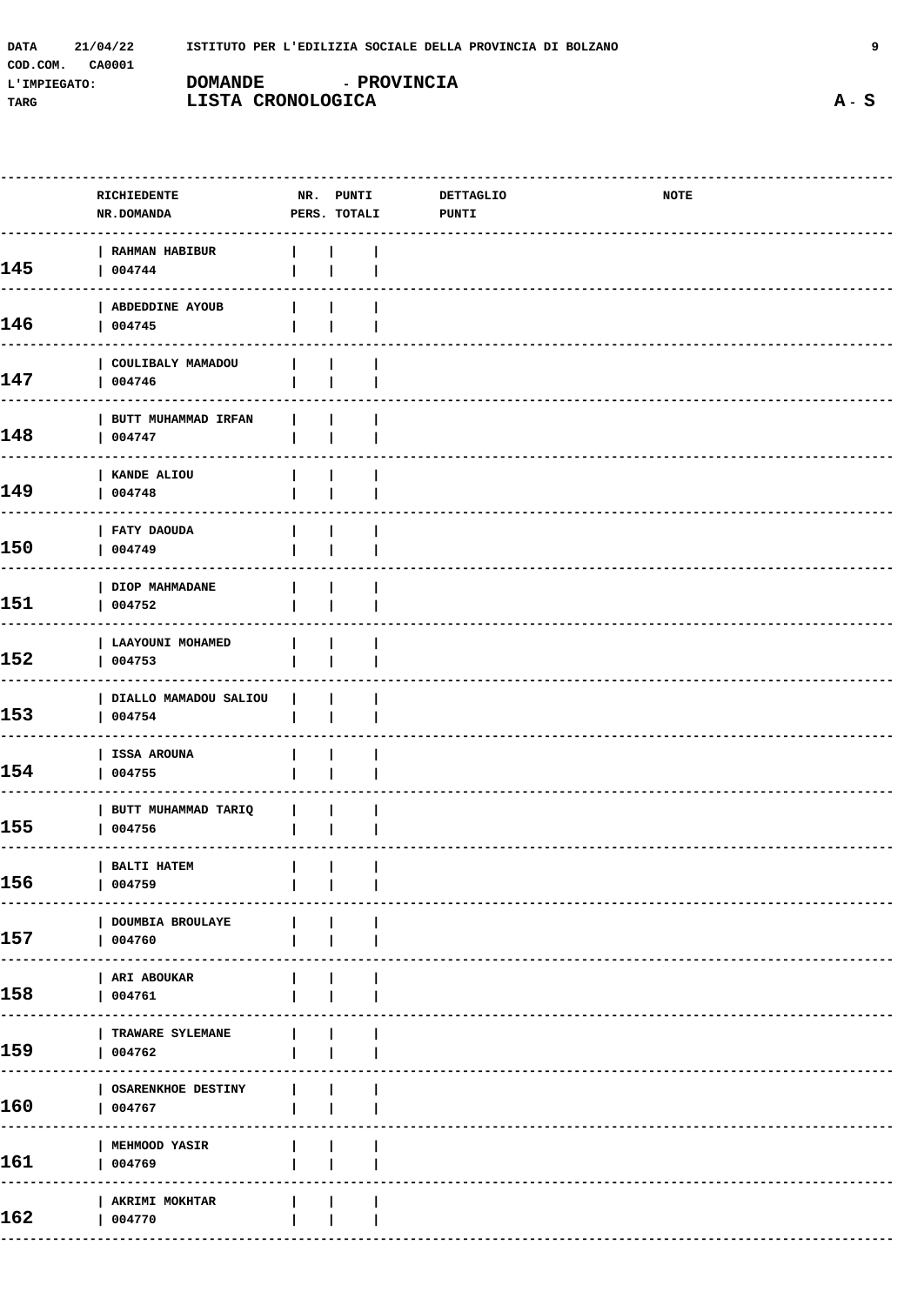| DATA         | 21/04/22 | ISTITUTO PER L'EDILIZIA SOCIALE DELLA PROVINCIA DI BOLZANO |             |  |
|--------------|----------|------------------------------------------------------------|-------------|--|
| COD.COM.     | CA0001   |                                                            |             |  |
| L'IMPIEGATO: |          | <b>DOMANDE</b>                                             | - PROVINCIA |  |
| TARG         |          | LISTA CRONOLOGICA                                          |             |  |

| RICHIEDENTE<br><b>NR.DOMANDA</b>          |              |                        | <b>DETTAGLIO</b><br><b>PUNTI</b>                                            | NOTE                |  |
|-------------------------------------------|--------------|------------------------|-----------------------------------------------------------------------------|---------------------|--|
| SCIACOVELLI ROSARIO<br>004771             |              |                        |                                                                             |                     |  |
| DIALLO DJIBRILL<br>004772                 |              |                        |                                                                             |                     |  |
| <b>BAH LAMARANA</b><br>004777             |              |                        |                                                                             |                     |  |
| ALI KARIM KHORSCHID<br>004778             |              |                        |                                                                             |                     |  |
| KAPALA CHRISTIAN<br>004779                |              |                        |                                                                             |                     |  |
| DIARRA MODIBO<br>004781                   |              |                        |                                                                             |                     |  |
| AHMED AYAZ<br>004782                      |              |                        |                                                                             |                     |  |
| DIALLO MAMADOU<br>004783                  |              |                        |                                                                             |                     |  |
| <b>NAWAZ HUSSNAIN</b><br>004785           |              |                        |                                                                             |                     |  |
| MAAROUFI SOUFIANE<br>004786               |              |                        |                                                                             |                     |  |
| <b>BOUDJELTIA BENFEGHOUL</b><br>004787    |              |                        |                                                                             |                     |  |
| 004789                                    |              |                        |                                                                             |                     |  |
| KEITA DJIBRIL<br>004790                   |              |                        |                                                                             |                     |  |
| <b>JABBAR ANSAR</b><br>004791             | $\mathbf{L}$ |                        |                                                                             |                     |  |
| HAJI BOTAN<br>004793                      |              |                        |                                                                             |                     |  |
| KADDOUMI NABIL<br>004794<br>------------- |              |                        |                                                                             |                     |  |
| 004795                                    |              |                        |                                                                             |                     |  |
| REDZEP PERHAN<br>004796                   |              |                        |                                                                             |                     |  |
|                                           | -----        | LUQMAN MUHAMMAD SHOAIB | NR. PUNTI<br><b>Contract Contract Contract</b><br>DE ANDRADE ADELINO MAJELA | PERS. TOTALI<br>- 1 |  |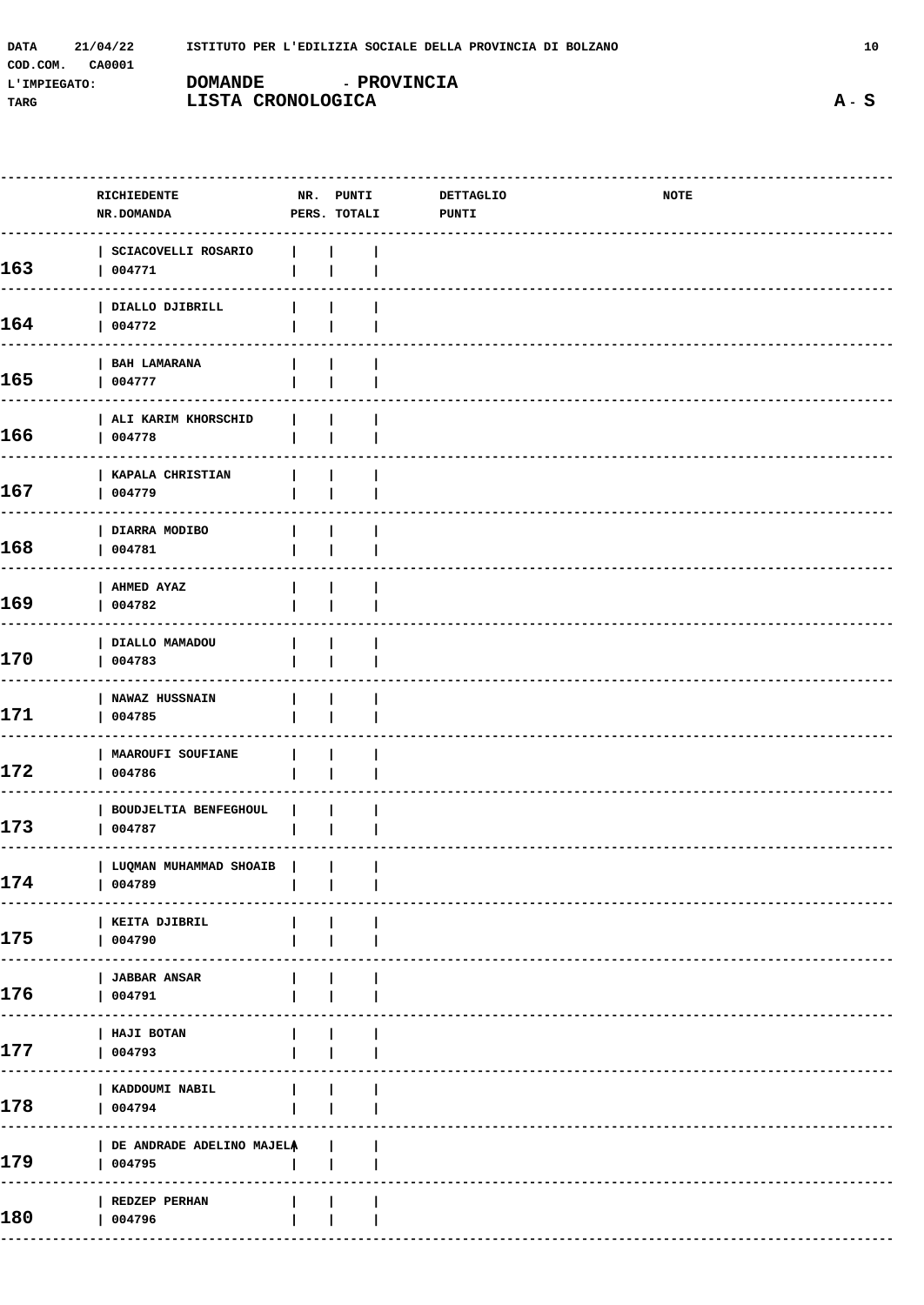| 21/04/22<br><b>DATA</b> | ISTITUTO PER L'EDILIZIA SOCIALE DELLA PROVINCIA DI BOLZANO |
|-------------------------|------------------------------------------------------------|
| COD.COM.<br>CA0001      |                                                            |
| L'IMPIEGATO:            | <b>- PROVINCIA</b><br><b>DOMANDE</b>                       |
| TARG                    | LISTA CRONOLOGICA                                          |

|     | RICHIEDENTE<br>NR.DOMANDA          | NR. PUNTI<br>PERS. TOTALI | <b>DETTAGLIO</b><br>PUNTI | NOTE |
|-----|------------------------------------|---------------------------|---------------------------|------|
| 181 | KANUTE IBRAHIMA<br>004797          |                           |                           |      |
| 182 | NGUYEN VU HOANG<br>004803          |                           |                           |      |
| 183 | HUSSAIN TAJMAL<br>004804           |                           |                           |      |
| 184 | LEMBI MANANGA JOSUE<br>004805      |                           |                           |      |
| 185 | BRUNI DOMENICO<br>004806           |                           |                           |      |
| 186 | OMAR ABDUL RAZAK<br>004807         |                           |                           |      |
| 187 | AMPOFO ERIC<br>004811              |                           |                           |      |
| 188 | ULLAH KALIM<br>004812              |                           |                           |      |
| 189 | <b>ABDOUN KHALID</b><br>004813     |                           |                           |      |
| 190 | OKONTA EMEKE<br>004815             |                           |                           |      |
| 191 | <b>FARES ZOUHAIER</b><br>004817    |                           |                           |      |
| 192 | ODOGUARDI FRANCESCO<br>004818      |                           |                           |      |
| 193 | EL GHARIBI ABDERRAHMAN  <br>004819 |                           |                           |      |
| 194 | MOHAMMAD RUBEL<br>004820           |                           |                           |      |
| 195 | <b>BARUA SUMAN</b><br>004821       |                           |                           |      |
| 196 | FOFANA MOUSSA<br>004822            |                           |                           |      |
| 197 | ABID ABDERRAHMANE<br>  004823      |                           |                           |      |
| 198 | <b>NJIE CHERNO</b><br>  004824     |                           |                           |      |
|     |                                    |                           |                           |      |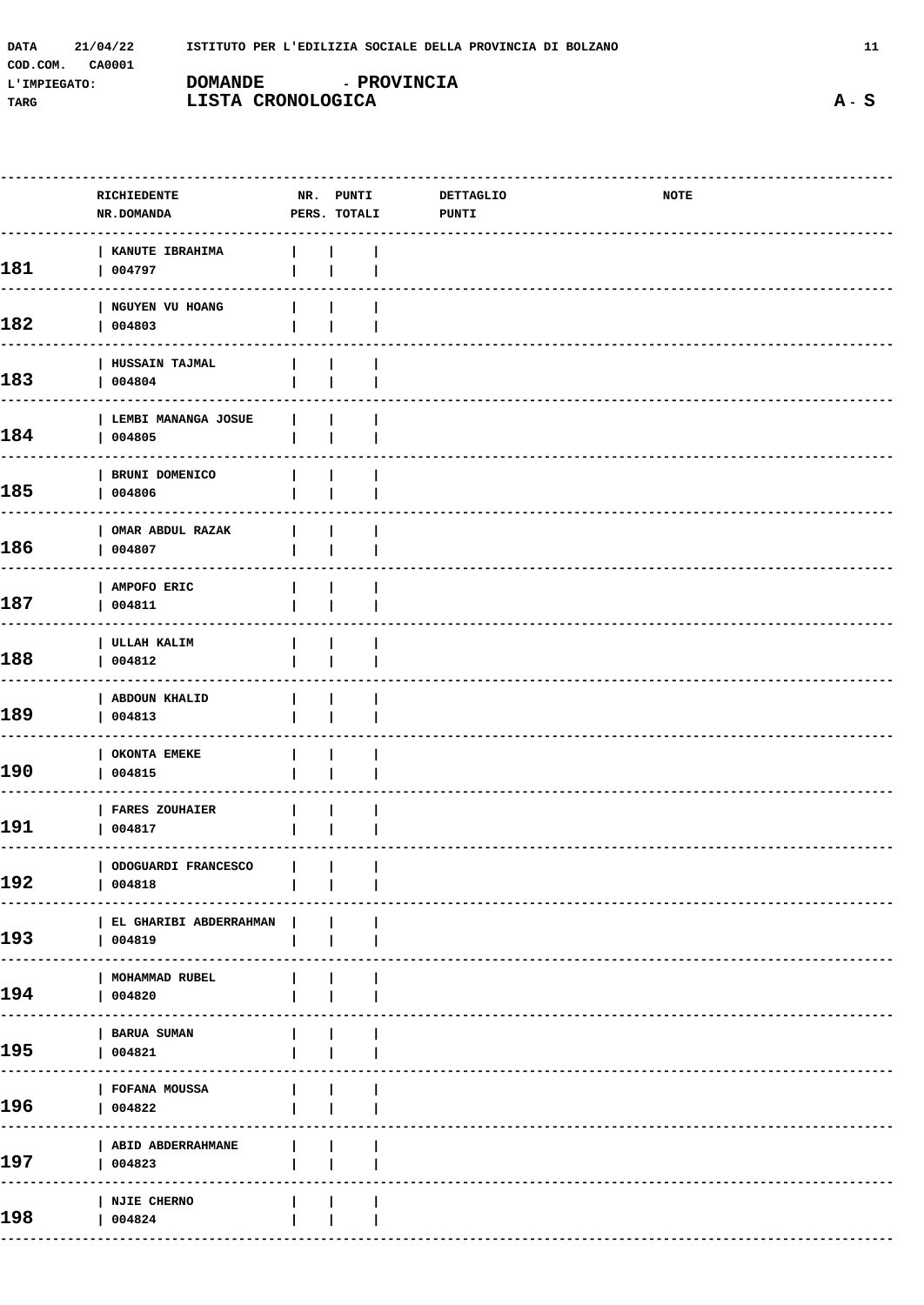| 21/04/22<br>DATA   | ISTITUTO PER L'EDILIZIA SOCIALE DELLA PROVINCIA DI BOLZANO |
|--------------------|------------------------------------------------------------|
| COD.COM.<br>CA0001 |                                                            |
| L'IMPIEGATO:       | <b>- PROVINCIA</b><br><b>DOMANDE</b>                       |
| TARG               | LISTA CRONOLOGICA                                          |

 $\overline{a}$ 

|     | RICHIEDENTE<br>NR.DOMANDA            | NR. PUNTI<br>PERS. TOTALI | DETTAGLIO<br><b>PUNTI</b> | <b>NOTE</b> |  |
|-----|--------------------------------------|---------------------------|---------------------------|-------------|--|
| 199 | YOUNESS MOTYA<br>004827              |                           |                           |             |  |
| 200 | EL OUAHIDI MOHAMED<br>004830         |                           |                           |             |  |
| 201 | NOMOKO LASSANA<br>004831             |                           |                           |             |  |
| 202 | HAMDOUNI BECHIR<br>004832            |                           |                           |             |  |
| 203 | EL GDAH ABDELILAH<br>004833          |                           |                           |             |  |
| 204 | SOW ALSEN<br>004834                  |                           |                           |             |  |
| 205 | TRAORE KARIBA<br>004835              |                           |                           |             |  |
| 206 | SHAH TAARAF ALI<br>004836            |                           |                           |             |  |
| 207 | DRAMMEH MORR<br>004842               |                           |                           |             |  |
| 208 | KALYTIS DOVYDAS<br>004844            |                           |                           |             |  |
| 209 | THIAM MOUSTAPHA<br>004845            |                           |                           |             |  |
| 210 | YILMAZ MEHMET EMIN        <br>004846 |                           |                           |             |  |
| 211 | BROPEY AUGUSTINE<br>004847           |                           |                           |             |  |
| 212 | PAVEL MARJAN<br>004849               |                           |                           |             |  |
| 213 | JGHAM HATEM<br>004851                |                           |                           |             |  |
| 214 | <b>AYUB AAMIR</b><br>004852          |                           |                           |             |  |
| 215 | <b>NDIAYE ASSANE</b><br>004853       |                           |                           |             |  |
| 216 | DRAZ UMAR<br>004855                  |                           |                           |             |  |
|     |                                      |                           |                           |             |  |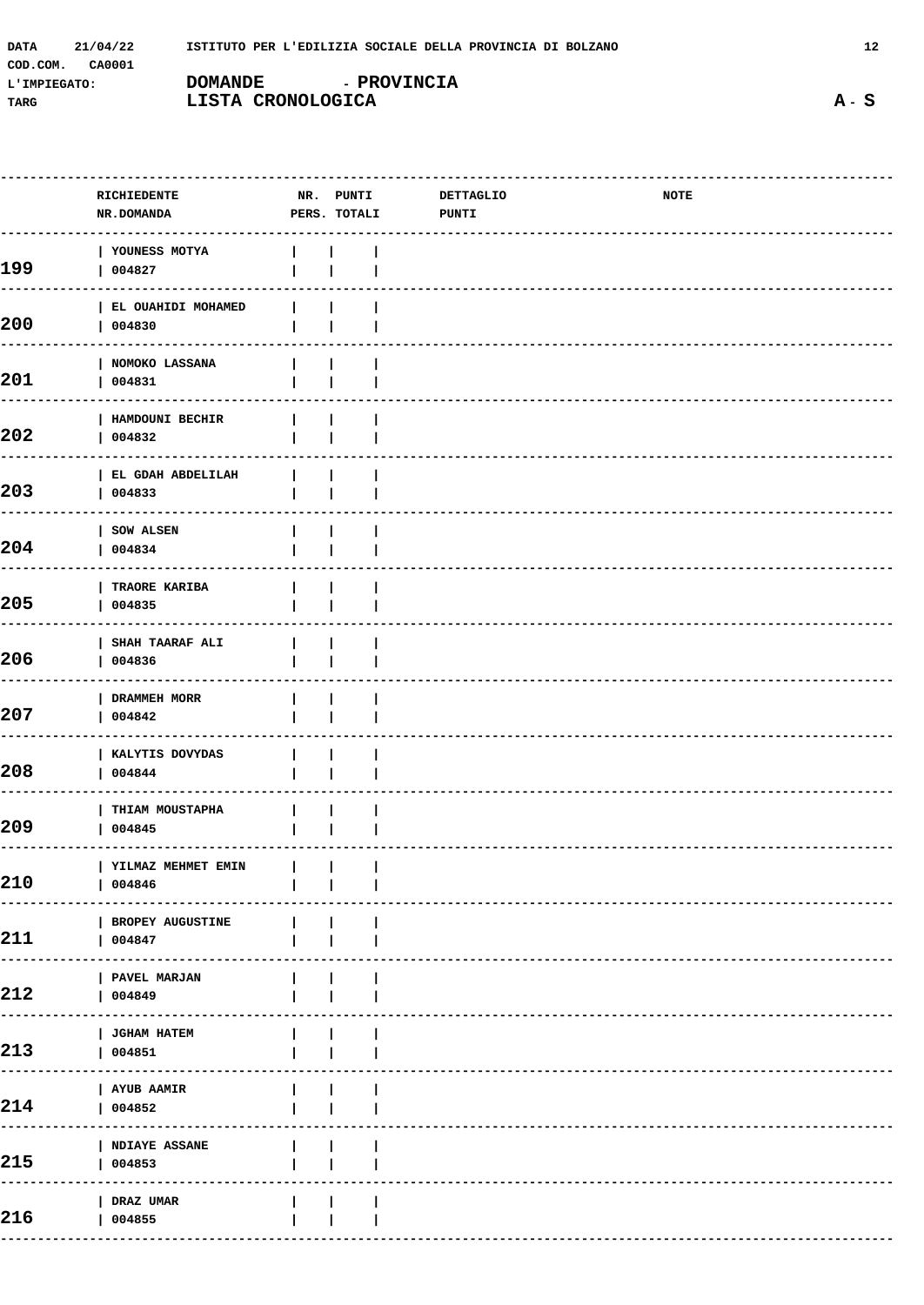| <b>DATA</b>  | 21/04/22 |                   | ISTITUTO PER L'EDILIZIA SOCIALE DELLA PROVINCIA DI BOLZANO |  |
|--------------|----------|-------------------|------------------------------------------------------------|--|
| COD.COM.     | CA0001   |                   |                                                            |  |
| L'IMPIEGATO: |          | <b>DOMANDE</b>    | <b>- PROVINCIA</b>                                         |  |
| TARG         |          | LISTA CRONOLOGICA |                                                            |  |

|     | RICHIEDENTE<br>NR.DOMANDA                                        | NR. PUNTI<br>PERS. TOTALI | <b>DETTAGLIO</b><br><b>PUNTI</b> | NOTE |  |
|-----|------------------------------------------------------------------|---------------------------|----------------------------------|------|--|
|     | MIRZA KHAZAR NADEEM                                              |                           |                                  |      |  |
| 217 | 004856                                                           |                           |                                  |      |  |
| 218 | <b>JADAMA LAMIN</b><br>004857                                    |                           |                                  |      |  |
| 219 | SINGH DEVINDER<br>004864                                         |                           |                                  |      |  |
| 220 | <b>BOAHEN SAMUEL ADU</b><br>004865                               |                           |                                  |      |  |
| 221 | <b>REGGOUBI BRAHIM</b><br>004868                                 |                           |                                  |      |  |
| 222 | <b>KEITA TENEMAGA</b><br>004870                                  |                           |                                  |      |  |
| 223 | <b>HUSSAIN NAZIR</b><br>004872                                   |                           |                                  |      |  |
| 224 | LO AHMADOU KHADIM<br>004873                                      |                           |                                  |      |  |
| 225 | <b>NYAMSI MARCEL</b><br>004874                                   |                           |                                  |      |  |
| 226 | <b>DJETTE ABOUBACAR</b><br>004875                                |                           |                                  |      |  |
| 227 | <b>GHORBANI NEMATULLAH</b><br>004879                             |                           |                                  |      |  |
| 228 | KHAN SHAHZEB<br>$\mathbf{1}$ $\mathbf{1}$ $\mathbf{1}$<br>004881 |                           |                                  |      |  |
| 229 | ISLAM MD KHAYRUL<br>004882                                       |                           |                                  |      |  |
| 230 | OBONIYE PROSPER<br>004883                                        |                           |                                  |      |  |
| 231 | <b>IDEHEN MONDAY</b><br>004884                                   |                           |                                  |      |  |
| 232 | SLIMI ABDERRAZAK<br>004886                                       |                           |                                  |      |  |
| 233 | BELKADI ABDELAZIZ<br>004887                                      |                           |                                  |      |  |
| 234 | KADRI YOUSSEF<br>004888                                          |                           |                                  |      |  |
|     |                                                                  |                           |                                  |      |  |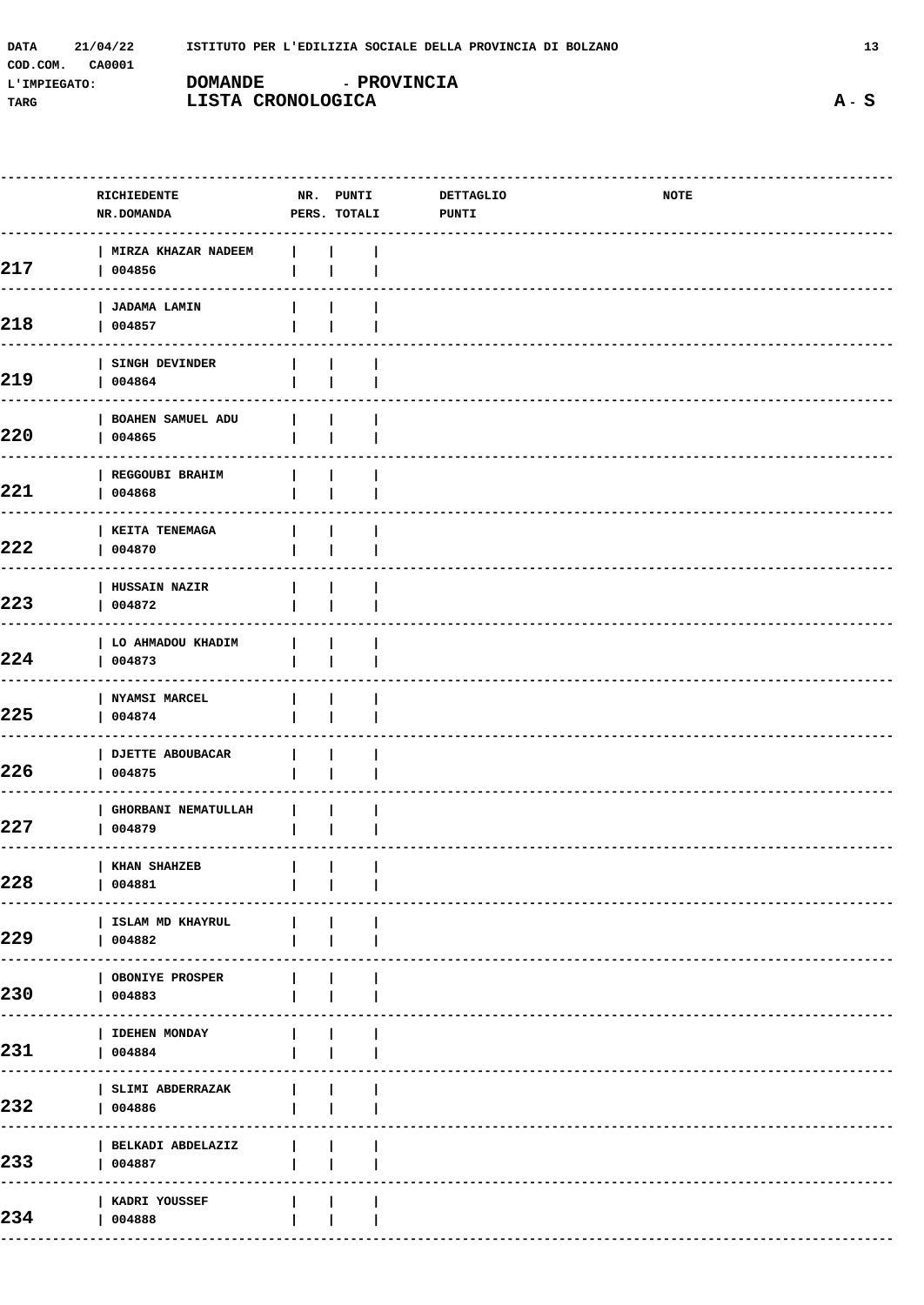| 21/04/22<br><b>DATA</b> | ISTITUTO PER L'EDILIZIA SOCIALE DELLA PROVINCIA DI BOLZANO |
|-------------------------|------------------------------------------------------------|
| COD.COM.<br>CA0001      |                                                            |
| L'IMPIEGATO:            | <b>- PROVINCIA</b><br><b>DOMANDE</b>                       |
| TARG                    | LISTA CRONOLOGICA                                          |

252

|     | RICHIEDENTE<br>NR.DOMANDA           | NR. PUNTI<br>PERS. TOTALI | <b>DETTAGLIO</b><br><b>PUNTI</b> | NOTE |
|-----|-------------------------------------|---------------------------|----------------------------------|------|
| 235 | <b>HAMZA ALI</b><br>004889          |                           |                                  |      |
| 236 | DIALLO HAROUNA<br>004890            |                           |                                  |      |
| 237 | RASOLI JAWAD<br>004892              |                           |                                  |      |
| 238 | MD SYED ABDUL HADI<br>004893        |                           |                                  |      |
| 239 | YASEN FARHAN AHMED<br>004895        |                           |                                  |      |
| 240 | LEVANO VIZCARRA LUIS ANGE<br>004897 |                           |                                  |      |
| 241 | CONGOLINO VALENCIA JHON #<br>004898 |                           |                                  |      |
| 242 | <b>JALLOW MAMADOU</b><br>004900     |                           |                                  |      |
| 243 | <b>FOLIE MIRKO</b><br>004904        |                           |                                  |      |
| 244 | HUSSAINI ADNAN<br>004905            |                           |                                  |      |
| 245 | <b>GJOKA ALVI</b><br>004906         |                           |                                  |      |
| 246 | DOUMBIA ADAMA<br>004907             |                           |                                  |      |
| 247 | REHMAN MUNEEB UR<br>004908          |                           |                                  |      |
| 248 | <b>EMURLI MERSIM</b><br>004909      |                           |                                  |      |
| 249 | MOHAMMED ABDUL RAZAK<br>004910      |                           |                                  |      |
| 250 | <b>BAKHANE CHEIKH</b><br>004917     |                           |                                  |      |
| 251 | TULIPANO VITTORIO<br>004922         |                           |                                  |      |
|     |                                     |                           |                                  |      |

 $\sim 1$ 

 $\overline{\phantom{a}}$ 

 $\overline{\phantom{a}}$ 

 $\mathbf{I}$  $\Box$ 

 $\mathbb{R}$ 

| IQBAL MUHAMMAD MOHSIN

 $| 004923$